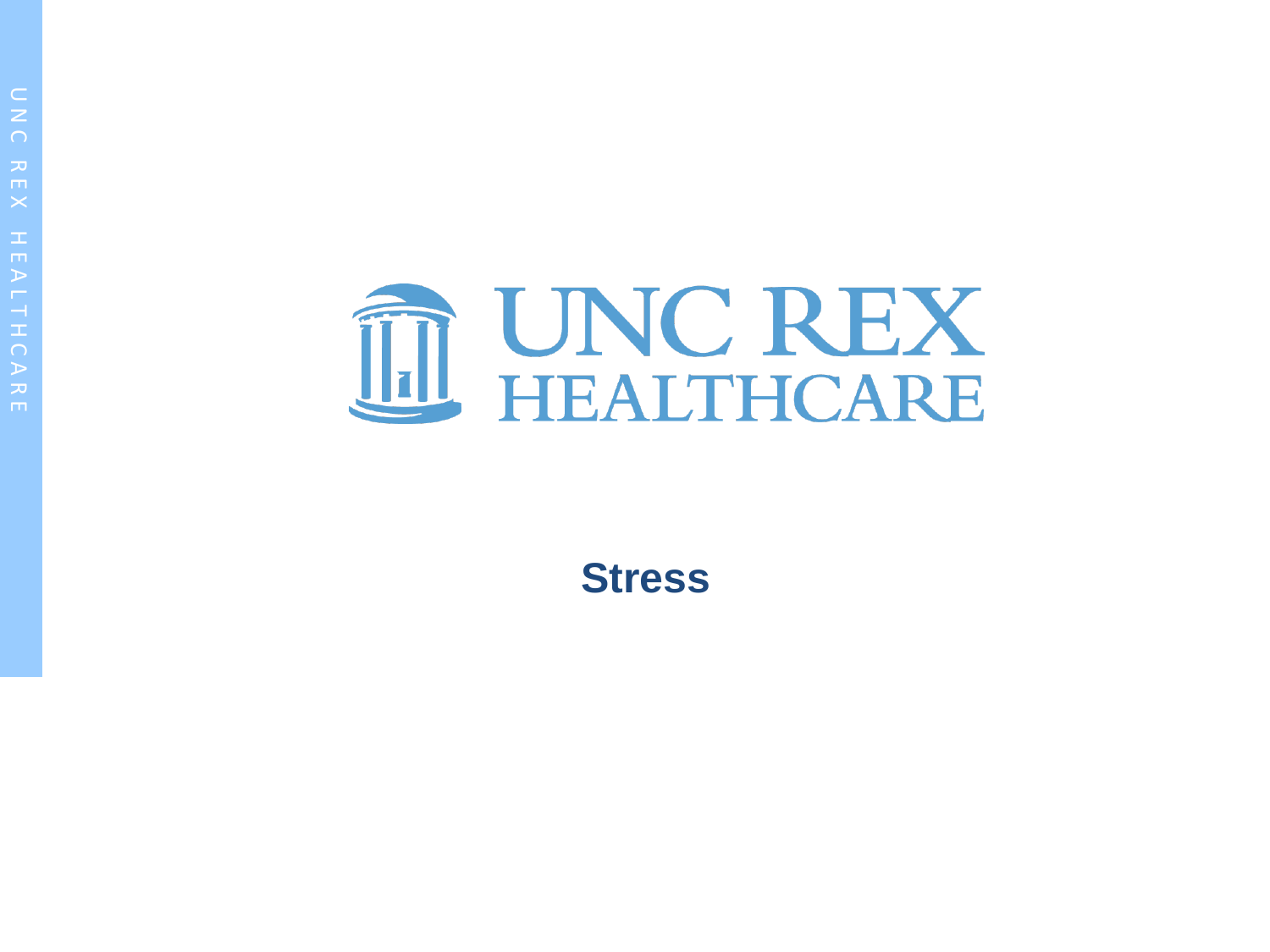# **What is Stress?**

- Stress is a condition caused by reactions to chemical, emotional, physical, or environmental factors.
- This could be, but are not limited to:
	- Deadlines at work
	- Traffic Jams
	- Financial problems
	- Dealing with Health problems
- Stress varies for each individual.
- Stress cannot be avoided, but can be managed.



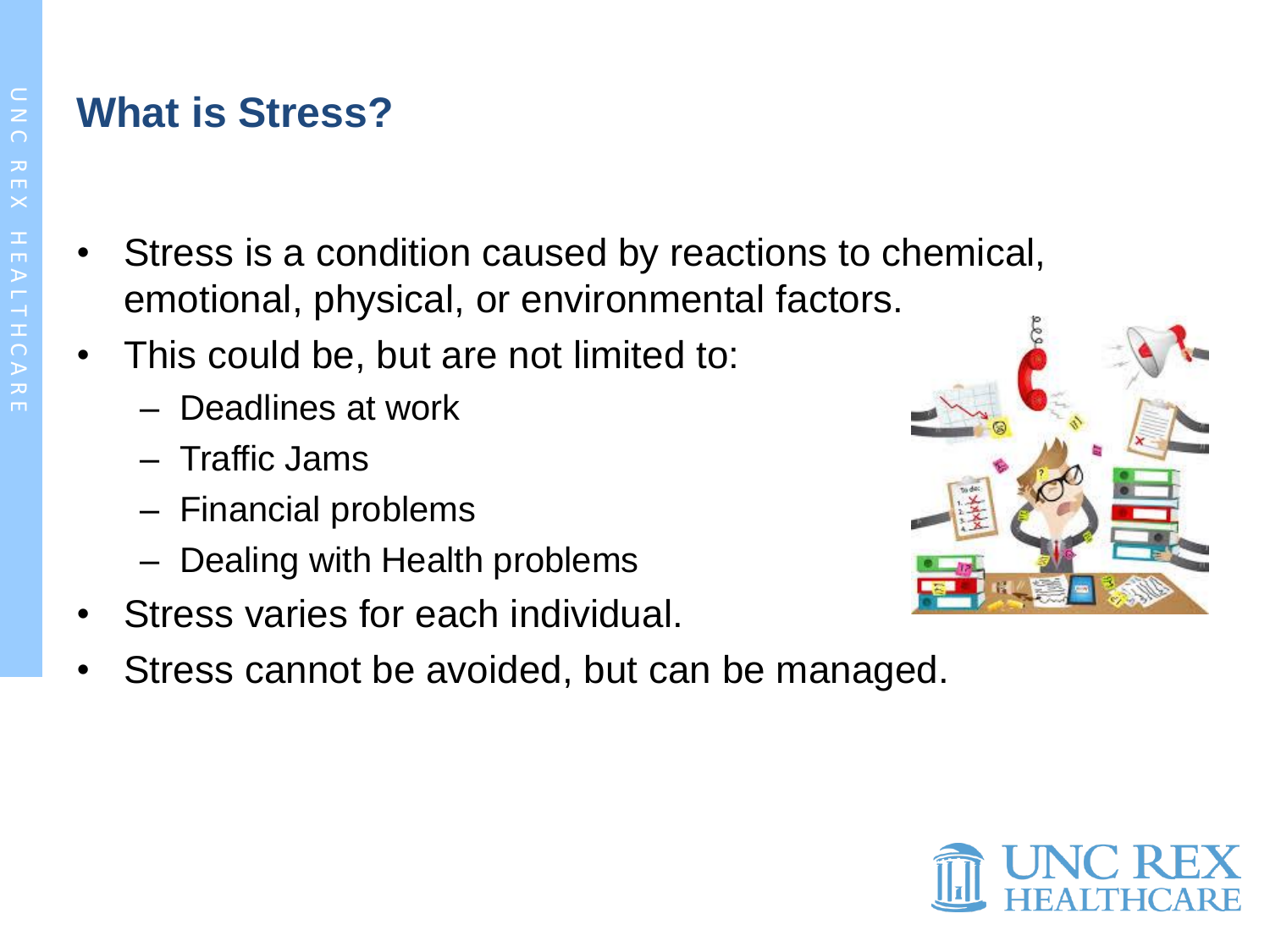# **What is the difference in Acute and Chronic Stress?**

- Acute stress occurs almost instantly without warning of onset.
- Examples could be, but not limited to:
	- Construction on the way to work.
	- Long lines in the grocery store.
	- A confrontation with someone you know.
- Chronic Stress occurs gradually and may be prolonged for some time.
- Examples could be, but not limited to:
	- -Dealing with a medical diagnosis
	- Working through financial troubles
	- Dealing with tough family situations

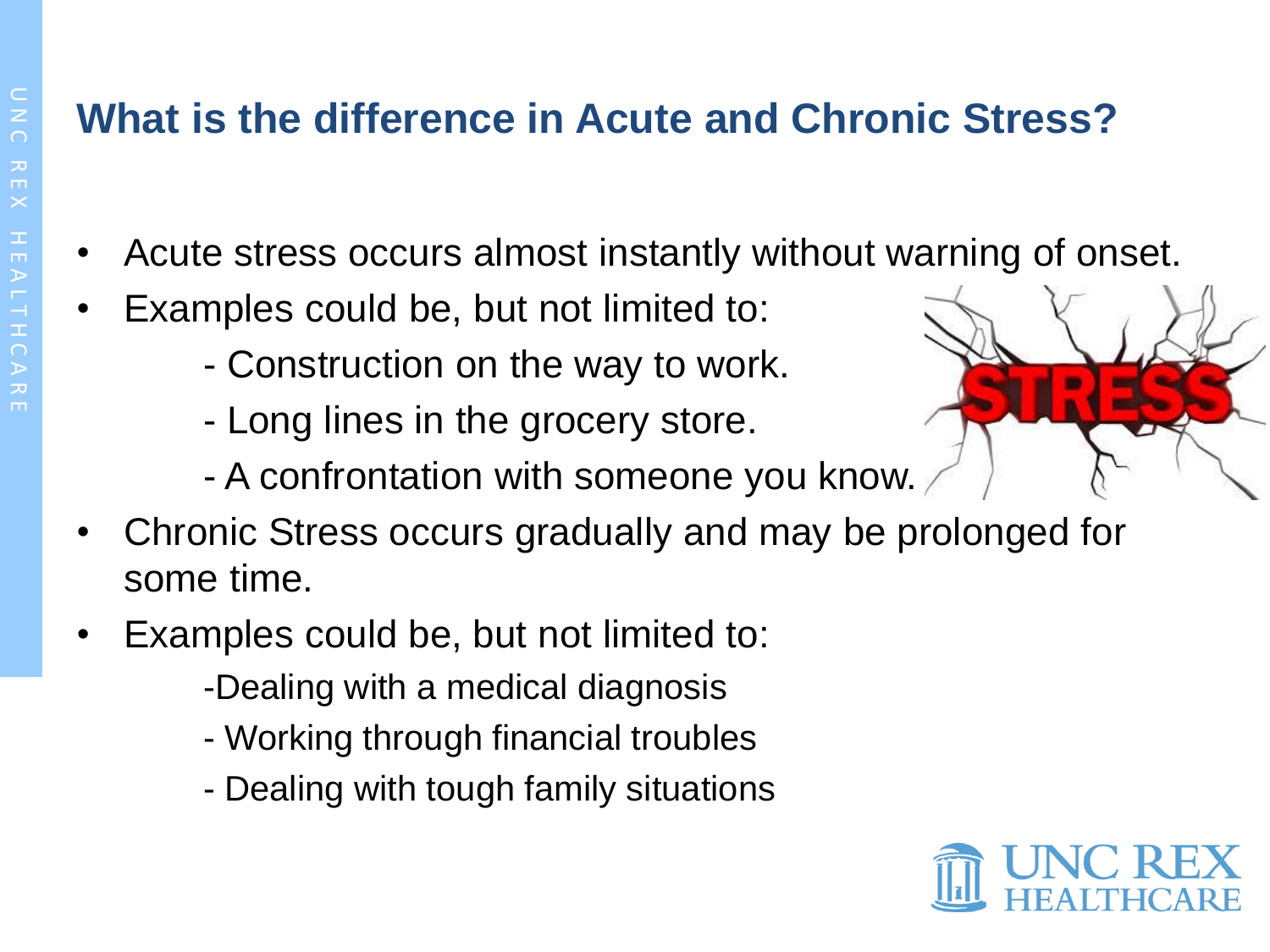# **What can happen to your body when stress occurs?**

- People react differently to stress triggers.
- Examples could be, but not limited to:
	- increased heart rate
	- increased blood pressure
	- increased respiration
	- increased perspiration
	- -anxiety attacks
	- increased cholesterol from overeating comfort foods/ stress eating

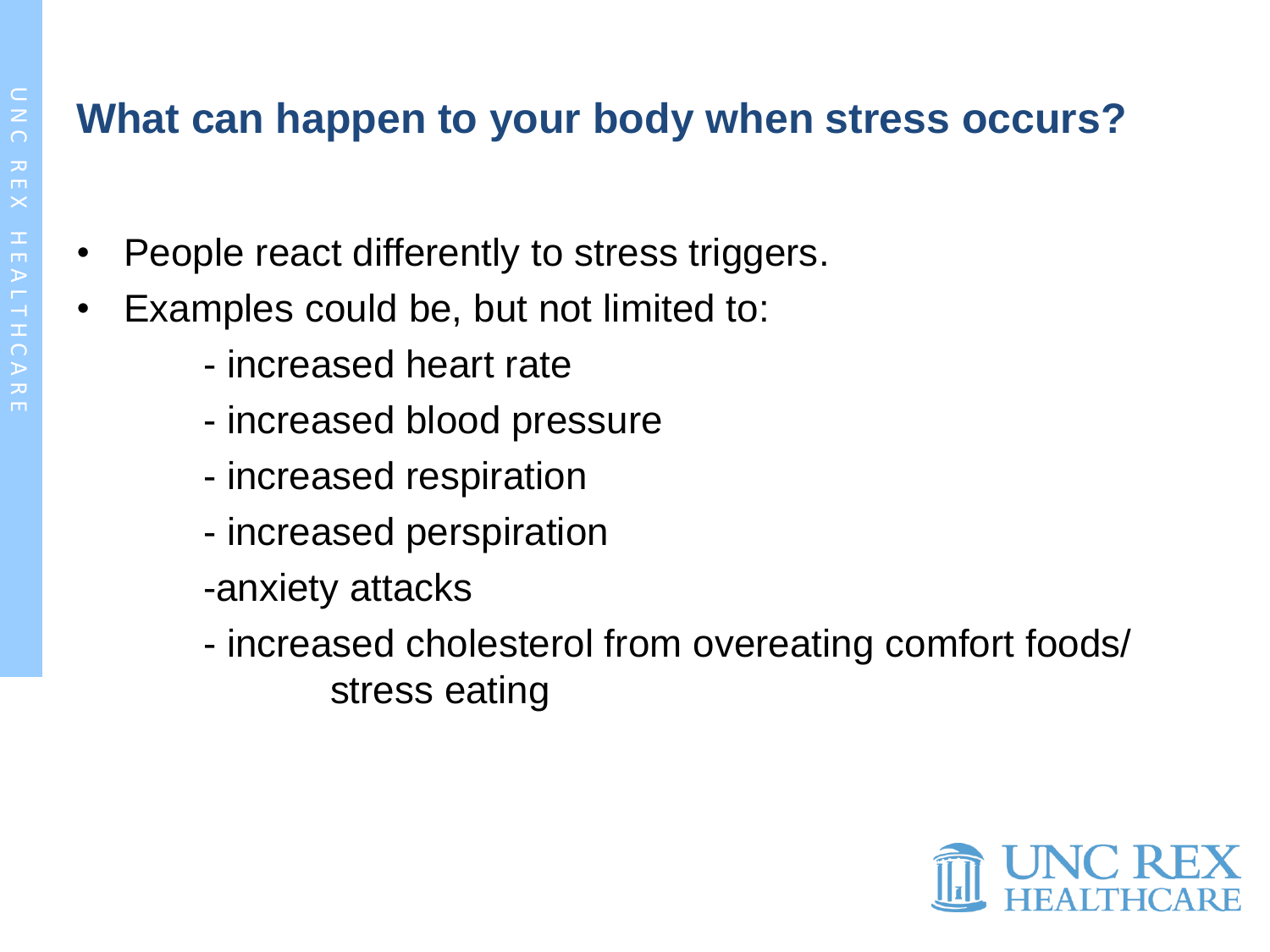#### **What are some ways the AHA suggests to deal with stress?**

- Seek support and talk about your stress: Who is on your bench? Friends, family, or someone you can trust.
- Don't use substances as a vice to control your stress. Avoid drugs, smoking, drinking, overeating, or excess caffeine.
- Don't be a pessimist. Look for the good in the situation at hand.
- Mediate. Sit quietly for 15-20 minutes.
- Count to 10 before answering questions when you are angry.
- Avoid stress triggers or things that lead you to become anger or sad.
- Plan productive solutions to problems.

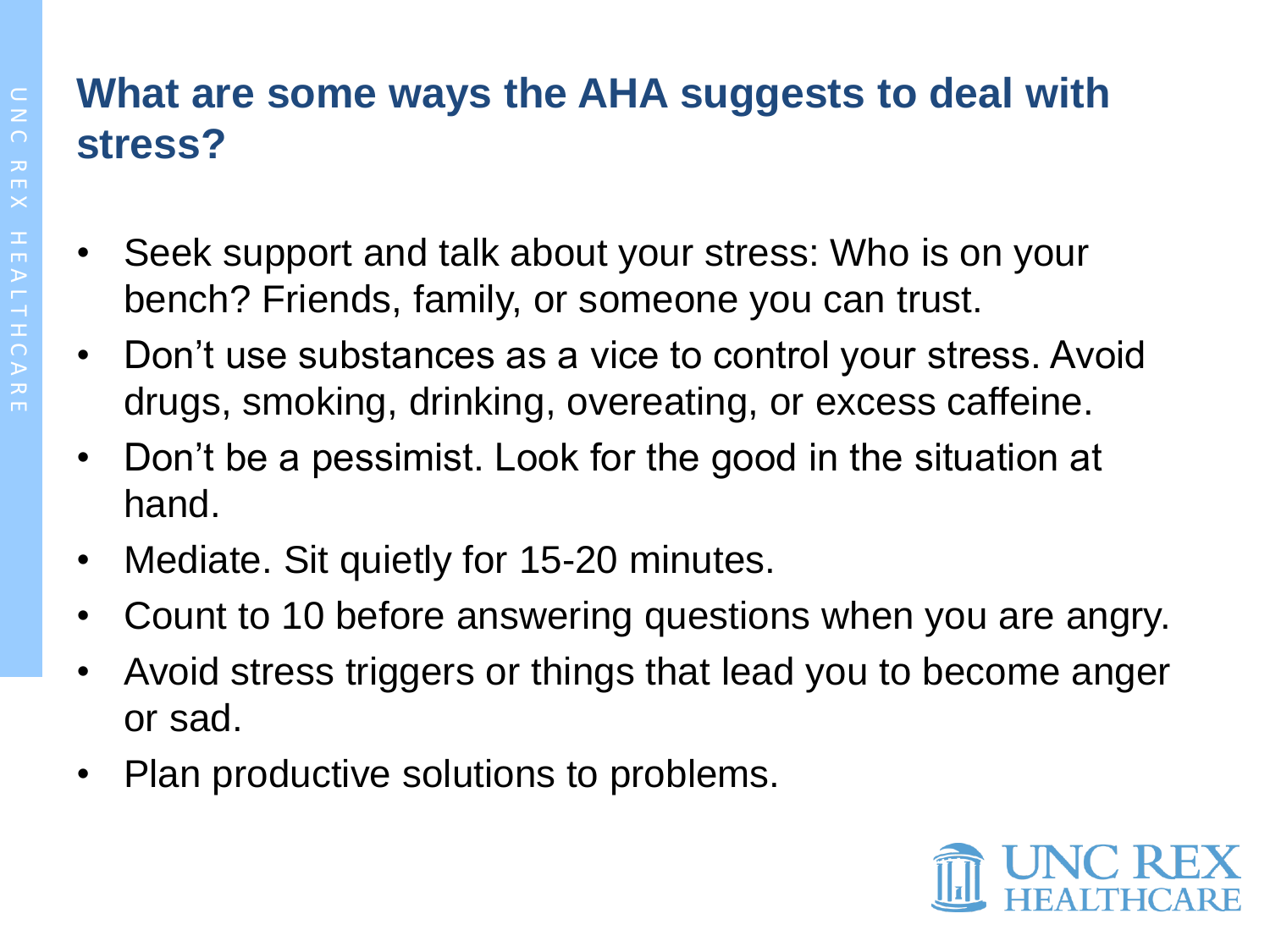### **What are some ways the AHA suggests to deal with stress?**

- Learn to say NO.
- Join a support group or volunteer in areas that bring your joy.
- Seek Mental Health.
- Learn to accept the things that you are unable to change.
- Exercise regularly.